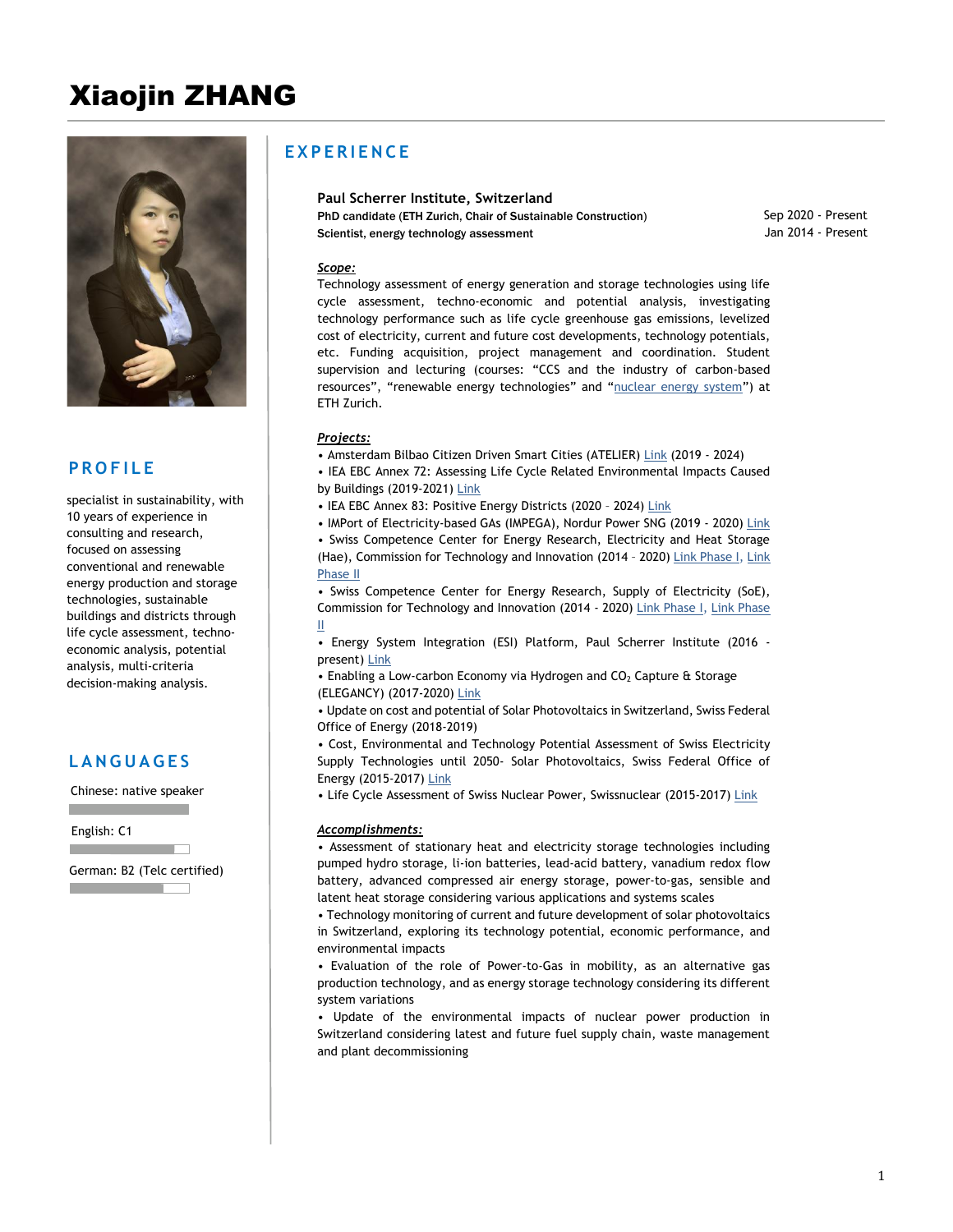## **S O F T W A R E**

- MS Office (Excel, PPT, Word, Access, Visio, Onenote)
- System Dynamics Modeling (PowerSim)
- Decision Making Analysis (Criterium Decision Plus)
- Life Cycle Assessment (SimaPro, Brightway)
- Building Simulation (eQuest)

Python

Autocad, ArcGIS

## **T R A I N I N G S & S E M I N A R S**

• Energy Data Hackdays (Brugg, 2019) [Link](https://hack.opendata.ch/project/335)

• Mentoring program for women with leadership ambition at PSI (2018-2019) [Link](https://www.psi.ch/chancengleichheit/women-with-leadership-ambitions)

• CDM Smith Project Management Training (2013, Singapore)

• Singapore BCA Green Mark Manager course, for green building and low energy design (2010, Singapore) [Link](https://www.bcaa.edu.sg/what-we-offer/courses?CourseId=103f25c2-3230-6ef1-b0a0-ff0000a28c6c)

## **I N T E R E S T S**

- Swimming
- Hiking
- Music
- Art

## **V O N L U N T E E R**

Visiting Service, Regionales Pflegezentrum Baden (2017- 2020)

#### **CDM Smith, Singapore** Consultant, urban systems analysis

*CDM Smith is a global consulting firm specialized in water, energy, transportation and infrastructures. Singapore office is an innovation hub that provides integrated solutions for sustainable urban planning by applying advanced urban systems modelling.*

#### **Scope:**

Analytical model development and application by applying database- and GISbased simulation tool that compares different combinations of technologies in urban planning, specialized in: Energy Supply and Demand Management, Smart Grid and Renewable Energy, Building Energy Simulation, Greenhouse Gas Accounting and Mitigation, Planning Level Financial Analysis of Technologies (capital/O&M cost estimate, savings in utility cost, investment prioritization, net present value, benefit cost ratio, internal rate of return, payback analysis, scenario analysis, etc.)

#### *Projects:*

- Punggol Eco-town Masterplan, Housing Development Board of Singapore (2010- 2013) [Link](http://www.hdb.gov.sg/cs/infoweb/about-us/our-role/smart-and-sustainable-living/punggol-eco-town)
- Bukit Timah/Geylang/Kallang Drainage Masterplan, Public Utility Board of Singapore (2012-2013)
- Macquarie University Campus Energy System Planning (2012-2013)

#### *Accomplishments:*

• Led the model development team consisting of engineers, GIS specialists, software user interface developers on the development of the urban system model including energy- and transportation- sector, financial analytical layer and greenhouse gas accounting layer from framework conceptualization to full implementation [Link to Model Demo](https://youtu.be/shGBouVd8V4)

• Coordinated with government agencies and institutions in Singapore and Australia on model application in eco- developments

• Advised clients on technology decision making through quantitative analysis on key performance indicators (KPI) in different alternatives that efficiently improves the sustainability performance of the master plan

• Recognized for excellence in data collection, management, documentation and advanced in data analysis

• Delivered the progress status report to clients, funding organizations, and executive management team within the firm

#### **Sichuan Environmental Protection Agency, China** Intern, environmental impact assessment

*Provincial government department in charge of the environmental regulations*

Environmental impact assessor that analyzes data from sites, conducting inspections, identifying potentially adverse effects and recommending preventative measures to conform to environmental regulation

#### **Sichuan Jincheng Construction Machinery, China** Intern, business and interpreting

Dec 2007 – Feb 2008

Mar 2009 – May 2009

*Subsidiary of China Huashi Corporation that focussing on tower crane manufacturing with a world market coverage.*

English interpreter that helps the interpretation and document translation of company's business in Dubai; contract negotiation, and facilitated trade up to 1.8 million USD

## **E D U C A T I O N**

**Msc., Environmental Science and Engineering**  Nanyang Technological University & Stanford University, Singapore & USA Full scholarship, Singapore Stanford Partnership Special Merit Award in Green Wave Environmental Care Project, Tertiary Level, Singapore, 2010

#### Jun 2009 – Jul 2010

#### May 2010 – Dec 2013